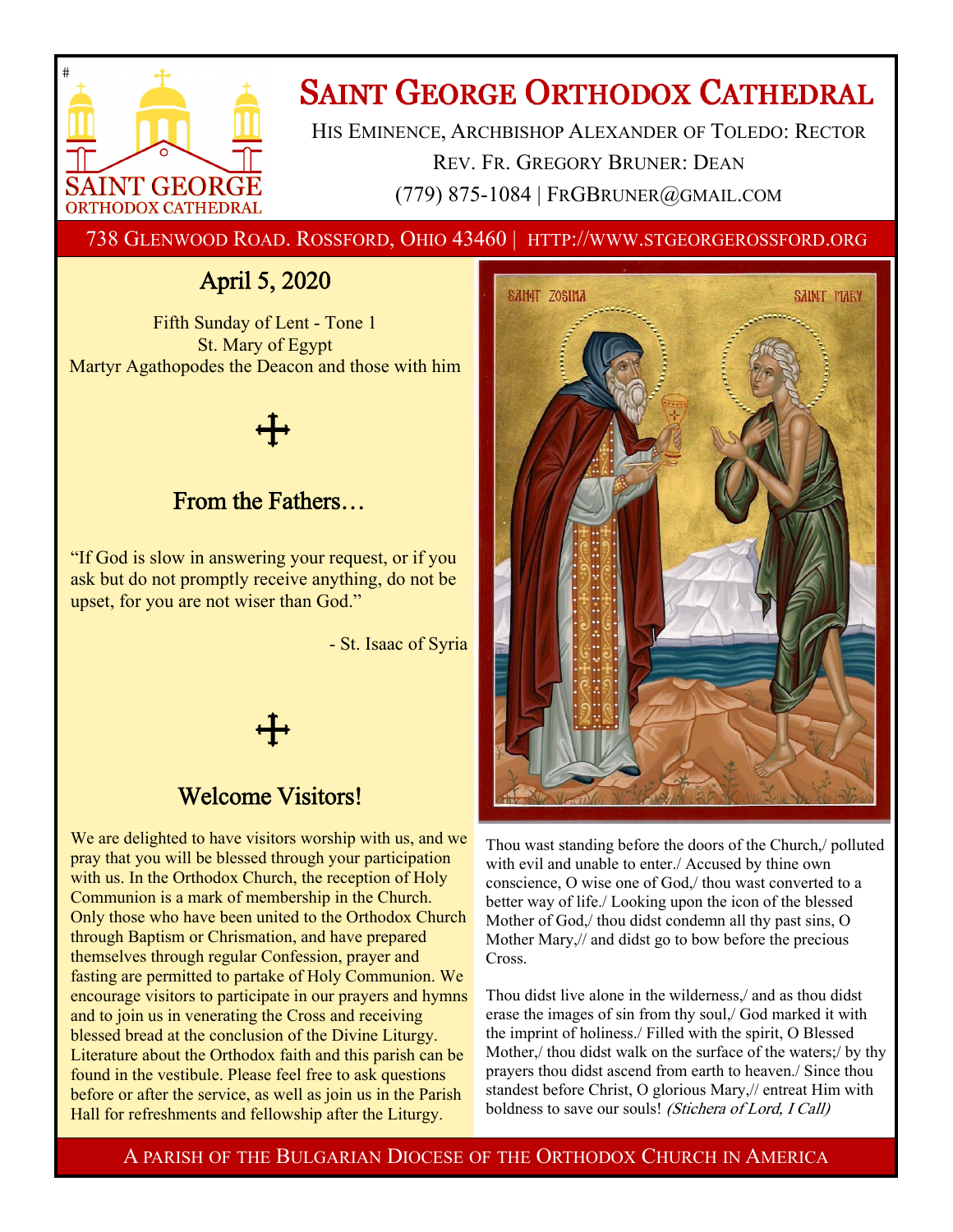### TODAY'S WORSHIP - HYMNS AND SCRIPTURE READINGS

#### Resurrection Troparion in Tone 1

When the stone had been sealed by the Jews,/ while the soldiers were guarding Thy most pure body,/ Thou didst rise on the third day, O Savior,/ granting life to the world./ The powers of heaven therefore cried to Thee, O Giver of Life:/ "Glory to Thy Resurrection, O Christ!/ Glory to Thy Kingdom!// Glory to Thy dispensation, O Thou who lovest mankind!"

### Great Martyr George Troparion in Tone 4

As deliverer of captives/ and defender of the poor;/ healer of the infirm,/ champion of kings;/ victorious Great Martyr George,/ intercede with Christ our God;// for our souls' salvation.

### St. Mary of Egypt Troparion in Tone 8

The image of God was truly preserved in thee, O Mother,/ for thou didst take up the Cross and followed Christ./ By so doing, thou taughtest us to disregard the flesh for it passes away;/ but to care instead for the soul, for it is immortal.// Therefore thy spirit, O holy Mother Mary, rejoices with the angels.

### Resurrection Kontakion in Tone 1

As God, Thou didst rise from the tomb in glory,/ raising the world with Thyself./ Human nature praises Thee as God, for death has vanished./ Adam exults, O Master!/ Eve rejoices, for she is freed from bondage and cries to Thee:// "Thou art the Giver of Resurrection to all, O Christ!"

### Epistle: Hebrews 9:11-14

But Christ came as High Priest of the good things to come, with the greater and more perfect tabernacle not made with hands, that is, not of this creation. Not with the blood of goats and calves, but with His own blood He entered the Most Holy Place once for all, having obtained eternal redemption.

For if the blood of bulls and goats and the ashes of a heifer, sprinkling the unclean, sanctifies for the purifying of the flesh, how much more shall the blood of Christ, who through the eternal Spirit offered Himself without spot to God, cleanse your conscience from dead works to serve the living God?

### Gospel: Mark 10:32-45

Now they were on the road, going up to Jerusalem, and Jesus was going before them; and they were amazed. And as they followed they were afraid. Then He took the twelve aside again and began to tell them the things that would happen to Him: "Behold, we are going up to Jerusalem, and the Son of Man will be betrayed to the chief priests and to the scribes; and they will condemn Him to death and deliver Him to the Gentiles; and they will mock Him, and scourge Him, and spit

#### Great Martyr George Kontakion in Tone 4

As we the faithful flee to thee for refuge and seek thy protection and speedy help,/ We entreat thee, O Champion of Christ, that we who sing thy praises may be delivered from the snares of the enemy/ and from every peril and adversary,// that we may cry: "Rejoice, O martyr George!"

Glory to the Father and to the Son and to the Holy Spirit.

### St. Mary of Egypt Kontakion in Tone 3

Having been a sinful woman,/ thou becamest through repentance a bride of Christ./ Having attained angelic life,/ thou didst defeat demons with the weapon of the Cross.// Therefore, O most glorious Mary, thou art a bride of the Kingdom.

Now and ever and unto ages of ages. Amen.

### Steadfast Protectress of Christians in Tone 6

Steadfast Protectress of Christians,/ constant advocate before the Creator;/ despise not the entreating cries of us sinners,/ but in your goodness come speedily to help us who call on you in faith./ Hasten to hear our petition and to intercede for us, O Theotokos,// for you always protect those who honor you!

on Him, and kill Him. And the third day He will rise again."

Then James and John, the sons of Zebedee, came to Him, saying, "Teacher, we want You to do for us whatever we ask." And He said to them, "What do you want Me to do for you?" They said to Him, "Grant us that we may sit, one on Your right hand and the other on Your left, in Your glory."

But Jesus said to them, "You do not know what you ask. Are you able to drink the cup that I drink, and be baptized with the baptism that I am baptized with?" They said to Him, "We are able." So Jesus said to them, "You will indeed drink the cup that I drink, and with the baptism I am baptized with you will be baptized; but to sit on My right hand and on My left is not Mine to give, but it is for those for whom it is prepared."

And when the ten heard it, they began to be greatly displeased with James and John. But Jesus called them to Himself and said to them, "You know that those who are considered rulers over the Gentiles lord it over them, and their great ones exercise authority over them. Yet it shall not be so among you; but whoever desires to become great among you shall be your servant. And whoever of you desires to be first shall be slave of all.

For even the Son of Man did not come to be served, but to serve, and to give His life a ransom for many."

EMERGENCY SICK CALLS ARE ALWAYS AVAILABLE! CALL FR. GREGORY: (779) 875-1084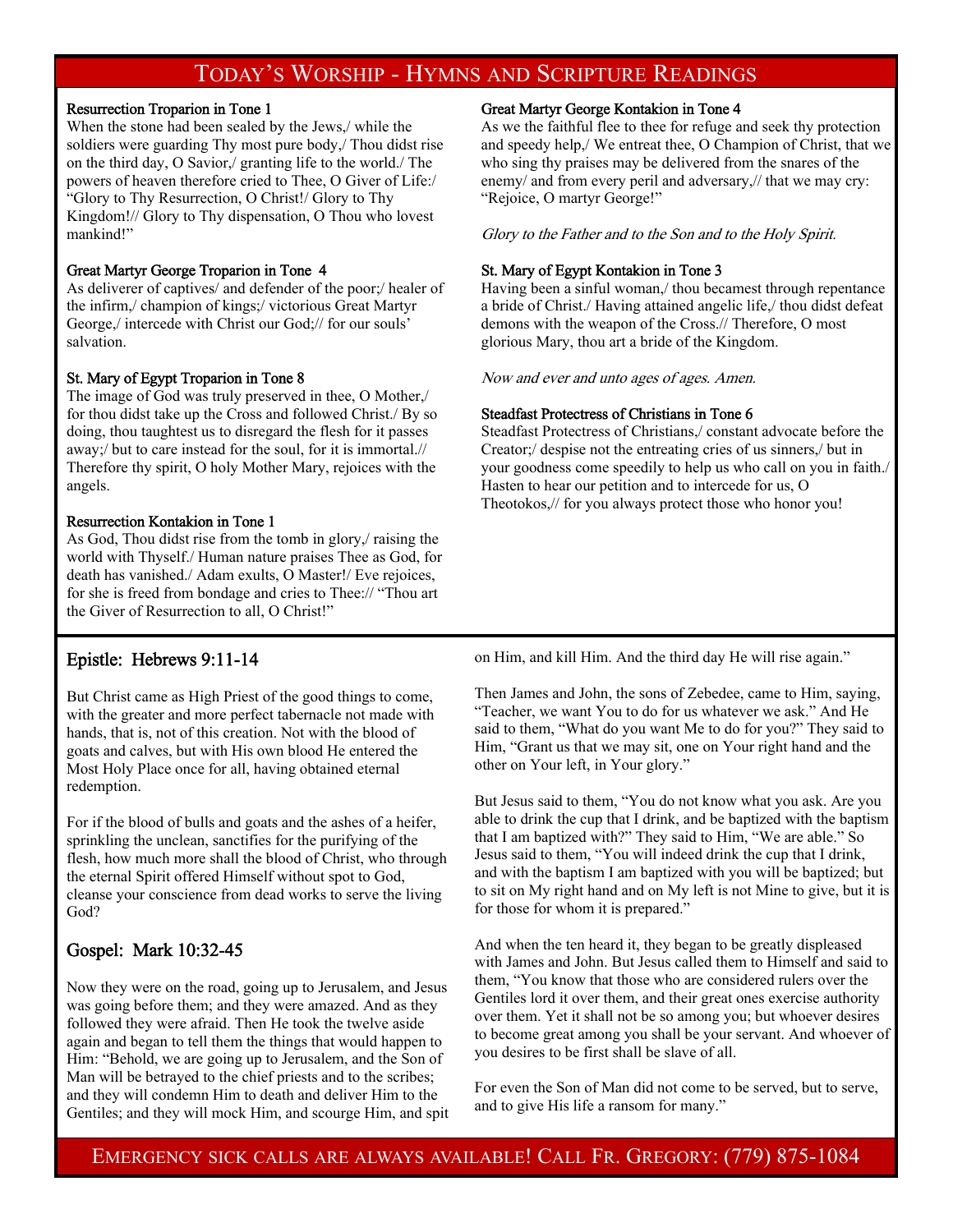## THIS WEEK AND LIFE IN CHRIST

### Sunday, April 5th 10:00 AM Divine Liturgy (Live Stream)

Fifth Sunday of Lent St. Mary of Egypt Hebrews 6:13-20, Ephesians 5:9-19 Mark 9:17-31, Matthew 4:25-5:12

### Monday, April 6th

 $\overline{a}$ 

 $\overline{a}$ 

 $\overline{a}$ 

 $\overline{a}$ 

St. Eutychius, Patriarch of Constantinople St. Methodius, Enlightener of the Slavs Genesis 27:1-41, Proverbs 19:16-25

### Tuesday, April 7th

Repose of St. Tikhon, Enlightener of North America Martyr Calliopus at Pompeiopolis in Cicilia Genesis 31:3-16, Proverbs 21:3-21 Hebrews 7:26-8:2, John 10:9-16

### Wednesday, April 8th 6:00 PM Presanctified Liturgy (Live Stream)

Holy Apostles of the Seventy Martyr Pausilippus of Heraclea in Thrace Genesis 43:26-32, 45:1-16, Proverbs 21:23-22:4

### Thursday, April 9th

Martyr Eupsychius of Caesarea in Cappadocia Martyrs Desan, Mariabus, Abdiesus and those with them Genesis 46:1-7, Proverbs 23:15-24:5

### Friday, April 10th

Martyrs Terence, Africanus, Zeno and those with them Martyrs Jacob, Azadanes, and Abdicius of Persia Genesis 49:33-50:26, Proverbs 31:8-31

### Saturday, April 11th 5:00 PM Great Vespers (Live Stream)

Lazarus Saturday Hieromartyr Antipas, disciple of St. John the Theologian Hebrews 12:28-13:8, John 11:1-45

### Sunday, April 12th 10:00 AM Divine Liturgy (Live Stream)

Entry of Our Lord into Jerusalem Palm Sunday St. Basil the Confessor Philippians 4:4-9, John 12:1-18





## **TAKE UP THE CROSS**

How do we make sure that we take up this cross in such a way that it is in fact joined with the Lord's cross? How do we prepare now for the return to church?



## **DAILY PRAYER**

It is utterly critical that you are practicing daily prayer, at least every morning and, God willing, every night, as well. You may not be able to participate in the sacrifice of the altar right now, but you can offer up the sacrifice of praise and asking for forgiveness and mercy at home.



## PRAY TOGETHER

If you live with a family, pray together. Read the Scriptures together. Talk about your faith together. Right now, the community with whom they usually do these things cannot come together. But you are together. Do this together.



## **CARE FOR YOUR NEIGHBOR**

Set a schedule to practice care for your neighbor-your family first, then the people near you whom God has given you. Check in with them, ask what they need. If you don't make that into a habit now, you will be neglecting someone God gave you-and you should not be surprised if, when you are in need, you are also being neglected.



## SUPPORT THE CHURCH

Figure out a way to be consistent in giving to God both through the church and also through other worthy outlets. Mail it in, give through PayPal, automatic bank draft-whatever it is you need to do. If you neglect this habit now, then you will be the kind of person who is not giving as God commanded.



## CONNECT TO CHURCH LIFE

Finally, connect to church life in whatever way you can right now-live-streaming services, reading or listening to good things sent out from church leaders, spiritual books, etc. These things are not substitutes for being there in-person, but they are at least stop-gaps for the moment.

Adapted from "Prepare Now to Return to Church" by Fr. Andrew Stephen Danick

HAVE A QUESTION OR NEED TO CHAT? CALL OR EMAIL FR. GREGORY.